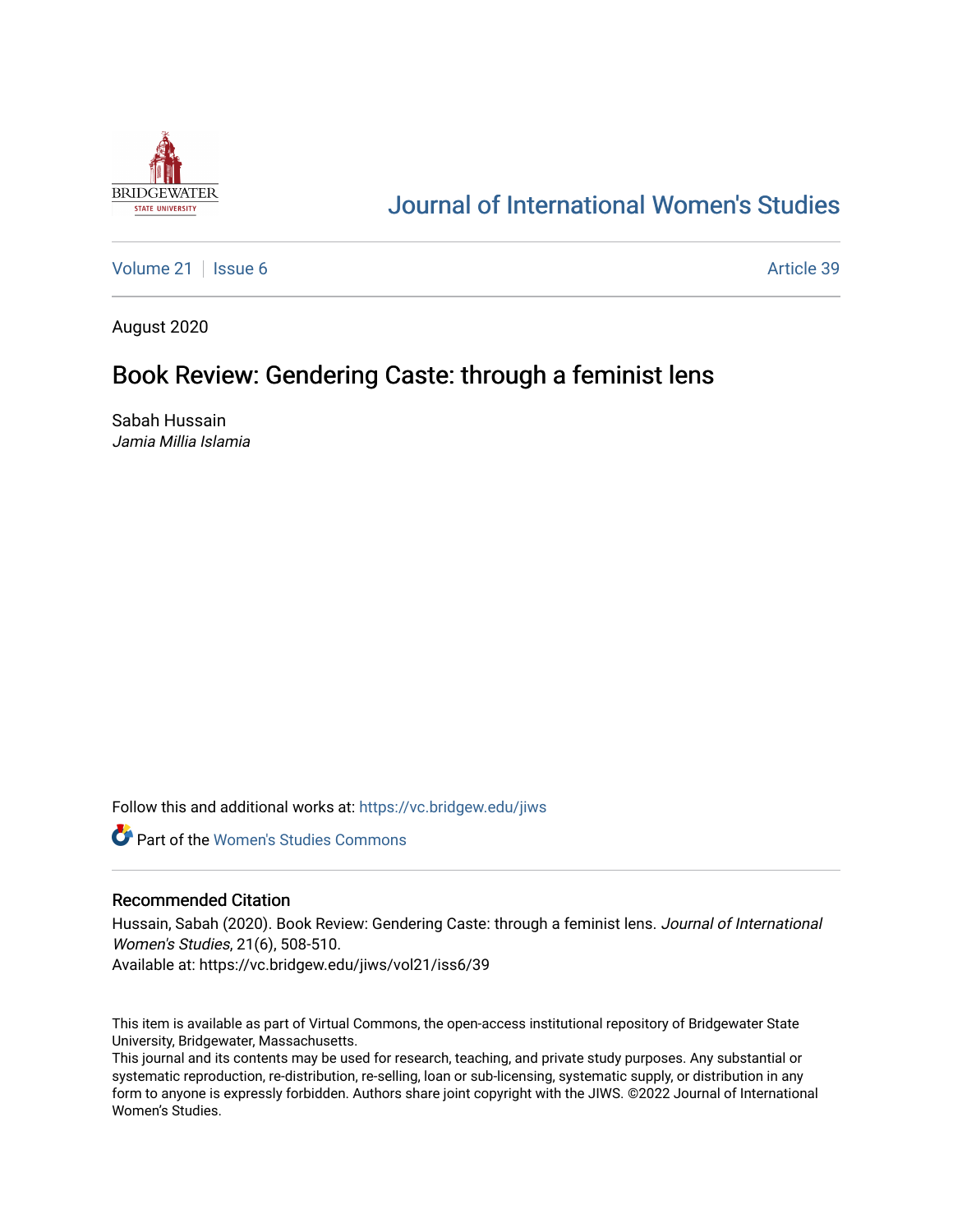#### Hussain: Book Review: Gendering Caste: through a feminist lens

This journal and its contents may be used for research, teaching and private study purposes. Any substantial or systematic reproduction, re-distribution, re-selling, loan or sub-licensing, systematic supply or distribution in any form to anyone is expressly forbidden. ©2020 Journal of International Women's Studies.

### *Gendering Caste: through a feminist lens<sup>1</sup>*

## Reviewed by Sabah Hussain<sup>2</sup>

Caste politics do not only imply the hierarchization of people, but they also include complex power politics related to the social construction and perception of women's bodies. Further, all feminist movements typically engage in both arraigning and asservating these social constructions and women's position in public as well as in private spheres. Through her book, *Gendering Caste,* Uma Chakravarti*,* a feminist historian, traces these paradoxical doctrines through the life experiences of Indian Hindu women from a broad temporal perspective from the Mesolithic era to contemporary times. The book argues that the identity of Indian women is not monolithic, and even feminist movements and constitutional protections have not been able to revise or transcend the existing rigid social order. These movements are often criticized by the Dalit feminists who claim to have completely different struggles and multiple layers of oppression. Chakravarti presents the gendered pivot to all these disparate subjugations and oppressions which are operationalized through caste in India.

Through nine chapters, the book dissects the perception of a revered status of Indian women, which has been popularized in school textbooks, and in the writings of historians such as A.S. Altekar. The first chapter 'Understanding caste' retells the narrative of purity and pollution as the primary underlying principle of subjugation set by the Brahmanical texts like Dharamshastras and Manusmriti. Chakravarti very strongly argues that caste oppression is different from other oppressions like that of the racial oppression in the west and cannot be studied through a single theoretical framework.

In the second chapter, 'The axis of gender stratification in India', Chakravarti argues that ritualizing female sexuality through endogamy and archaic obsession with cultural purity is devised to maintain the caste hierarchy. Structures of caste, class, patriarchy, and colonialism defining women's lives are elaborated by Chakravarti in this revised edition through the accounts of women. Upper-caste women are considered as the objects of 'moral panic', and as the carriers of status, rituals, and class their mobility is therefore restricted. A lower caste man's sexuality is a threat to the upper caste pure blood; therefore, hypogamy is much more abhorred than hypergamy in the Brahamincal texts. As Chakravarti writes,

*"*Women in this system of reproduction are mere receptacles and transmitters, never the carriers of the line" (pg. 30).

Referencing her previous work, *Conceptualising Brahmanical Patriarchy in Early India,* Chakravarti describes how the characterization of women represents a type of patriarchy that has only been for the benefit of upper-caste men and has hegemonized all the three: upper-caste women, the lower caste women, and men. This system of reproduction of "pure blood" has also

508

<sup>1</sup> Reviewed book citation: Chakravarti, U. (2018). *Gendering Caste: through a feminist lens*. India: Sage Publications India.

<sup>2</sup> Ph.D. scholar, Dept of Political Science, Jamia Millia Islamia, New Delhi – 110025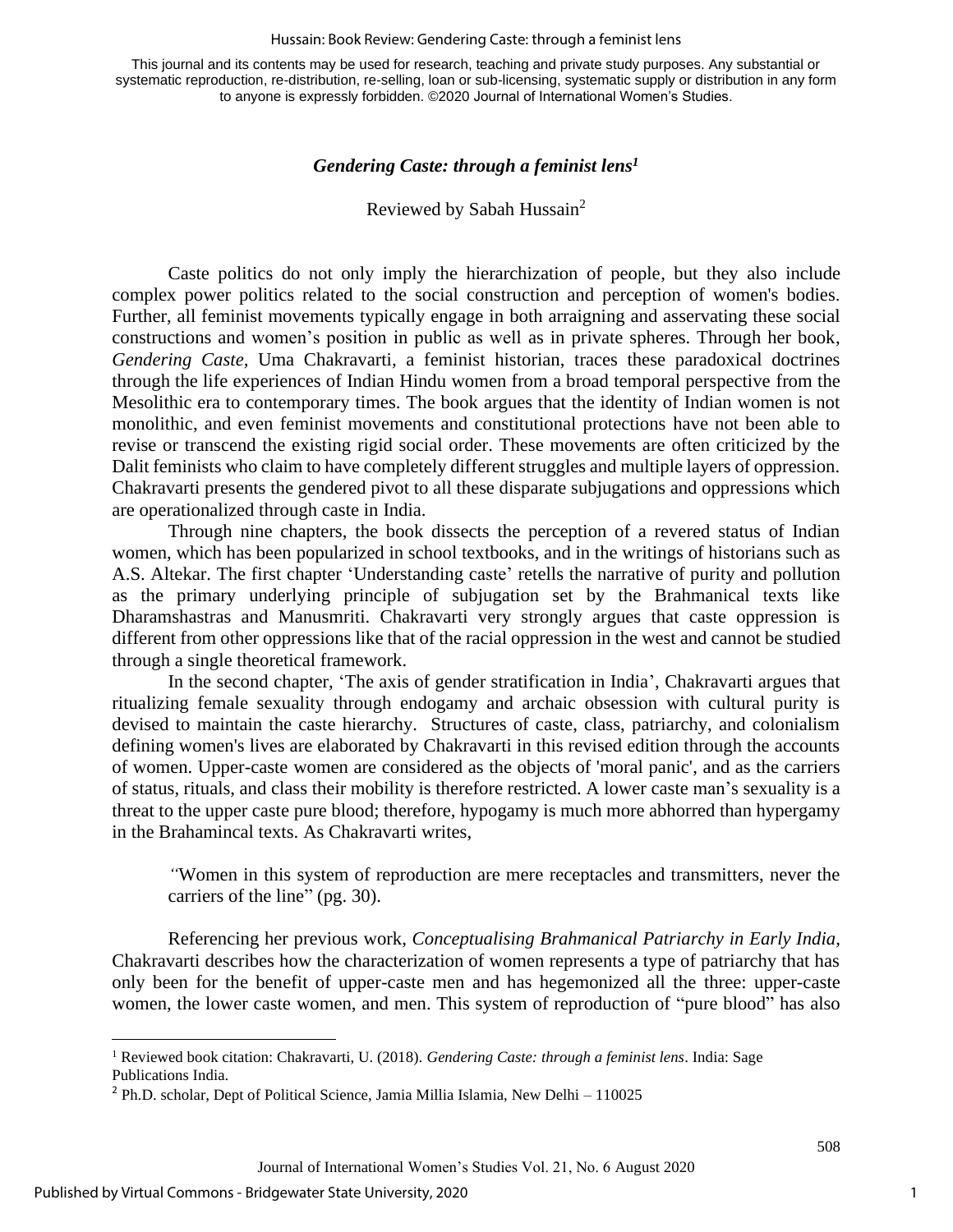been imitated by the lower castes; thus, *Brahamanisation* has fortified amongst them, despite its being oppressive to the lower caste, in the first place. The imitation of control over female sexuality and the ideology of hierarchy in the lower castes is complimented with an example in chapter seven where the *Mahars* appealed to the government to forbid *Mang* bridegrooms from riding a horse.

Being versant in Vedic erudition, Chakravarti describes the sexist impudent tradition where *vivah* (marriage) is considered as an act of donating the daughter's virginity through *kanyadaan* (giving away of the bride) as warranted in Manu's Dharamshastra (ancient legal text of Hinduism). Upper caste girls are married before puberty so that the unpolluted womb of the woman can be taken as the sexual property of the husband. In case of death of the husband in an upper-caste society, it is also considered the death of the social personhood of a woman, whereas, in lower castes, widows are forcibly made to enter into a levirate union. Remarrying the upper caste widow is considered polluting, yet for lower caste women, the levirate union is a compulsion. Hence women's agency is contradictorily jeopardized in both the cases. Chakravarti traces the historical origin of solidification of Brahmanical rituals of hierarchization and patriarchal control over land (in public sphere) and women (in private sphere) with the onset of Gupta period in  $3<sup>rd</sup>$  C.E. Chakravarti with a commendable agency builds the argument, contextualizes it with religious texts, historical developments, and references from other prominent scholars. Though too many factual details from the ancient texts of Hindu, Buddha, and Jaina, make the book a heavy read and dull in places.

Chakravarti makes the argument that restraining women from the public sphere has been achieved over time and in phases. In both early and contemporary hunter-gatherer societies, women's reproductive power was given utmost respect; therefore, women were not kept isolated from the productive economic activities. Shreds of evidence of controlling female sexuality in Harappan culture are found from the works of Gerda Lerner and later in the Rig Vedic times where valorization of war and war heroes started to consolidate patriarchy in the most visible forms. This period is mostly romanticized by the nineteenth-century middle class, upper-caste males and continued by the Hindutva forces of contemporary times. Texts like *Ramayana* have set the narratives of an ideal woman and through this *pativarta norm,* the chaste and passive embodiment of womanhood is perpetuated even today. Dalit women have a lesser burden of *pativarta* ideology as these women are the participants in economic spheres. However, on the other hand, they undergo dreadful triple jeopardy: first as a result of lower caste status, then specific to their work status as laborers and most significantly, due to their gender, in both the private and public sphere. Chakravarti through various accounts of dominance and perpetration of violence over Dalit women describes their eventual awakening in the form of the establishment of the 'National Federation of Dalit Women (NFDW).' The NFDW is a non-governmental organization founded in 1995 to help Dalit women take legal action against violence, to create awareness, to mobilize resources and to provide leadership opportunities.

In the afterword of her book, Chakravarti includes some abominable incidents of recent times where lower caste women were not only denied constitutional protections but were instead punished following the rules of the Dharamshastras, with the declaration of them as the 'errant' women. A Dalit woman can't protest against any atrocity towards her, as it is the common notion that she has no right to bodily integrity, no matter what the constitution of India has granted. Chakravarti argues that in all these incidents, the underlying inducement is the power to reassert domination through sexual violence and dominance over bodies, space, and resources.

509